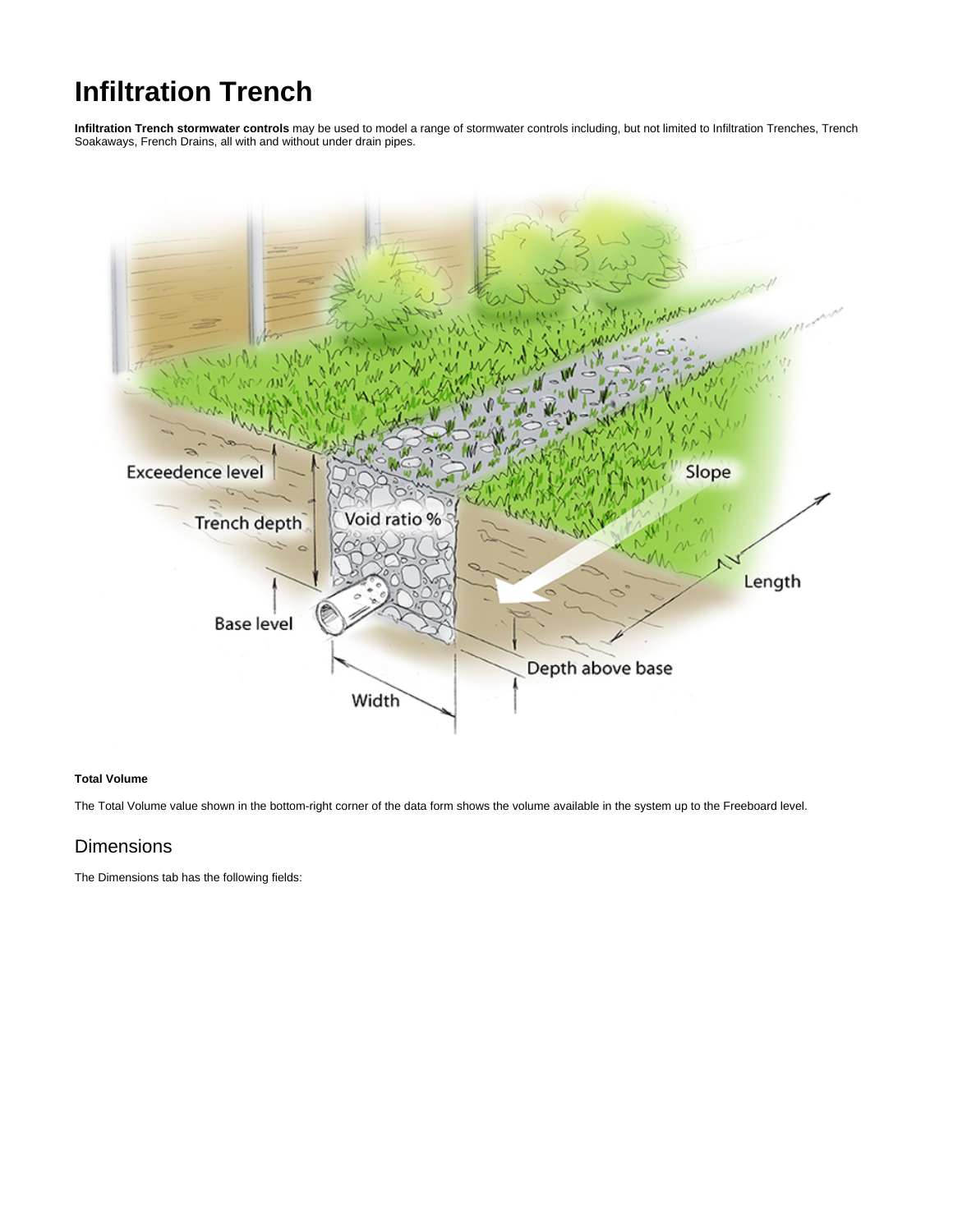|           | <b>M</b> Infiltration Trench |        |                |                       |           |          |                                                           | ×     |
|-----------|------------------------------|--------|----------------|-----------------------|-----------|----------|-----------------------------------------------------------|-------|
| Name      | <b>Infiltration Trench</b>   |        |                |                       |           |          |                                                           |       |
|           | <b>Dimensions</b>            | Inlets |                | Outlets               |           | Advanced | Pollution                                                 |       |
|           | Sizing Calculator            |        |                |                       |           |          |                                                           |       |
|           | Exceedence Level (m)         | 559.13 | Ш              | Under Drain On        |           |          |                                                           |       |
| $\bullet$ | Depth (m)                    | 2.20   |                | Height Above Base (m) | 0.00      |          |                                                           |       |
|           | Base Level (m)               | 556.93 | Diameter (mm)  |                       | $\bf{0}$  |          |                                                           |       |
|           | Freeboard (mm)               | 15     | No. of Barrels |                       | $\pmb{0}$ |          |                                                           |       |
|           | Porosity (%)                 | 20     |                | Release Height (m)    | 0.00      |          |                                                           |       |
|           | Length (m)                   | 21.55  | Manning        |                       | $\sim$    |          |                                                           |       |
|           | Long. Slope (1x)             | 0.50   | n              |                       | 0.015     |          |                                                           |       |
|           | Width (m)                    | 27.71  |                |                       |           |          |                                                           |       |
|           |                              |        |                |                       |           |          |                                                           |       |
|           |                              |        |                |                       |           |          |                                                           |       |
|           |                              |        |                |                       |           |          |                                                           |       |
|           | ₹ Click to show image(s)     |        |                |                       |           |          |                                                           |       |
|           |                              |        |                |                       |           | OK       | Cancel                                                    | Apply |
|           |                              |        |                |                       |           |          | Total Volume (m <sup>3</sup> ): 260.959 <sup>2</sup> Help |       |

The depth within the stormwater control is determined from two of the following three parameters, with the third automatically calculated based on the option selected:

- **Exceedence Level** Represents the level (above datum) of the stormwater control above which flooding is reported. This may be the level that interacts with the ground surface or the top of an embankment, whichever is higher. An overflow or spillway crest level may be specified at a lower level as part of the outlet control details. If a [Surface Data](https://help.innovyze.com/display/infodrainage2021v1/Surface+Data) is present the Exceedence Level will automatically be picked up from the centre of the icon or from the lowest point on the bioretention perimeter if an area has been drawn. This combined with the Freeboard setting allows a Status of Flood Risk to be assigned to the system on the Summary. For stormwater controls on a slope the Exceedence level applies to the downstream (lowest) end. Above the Exceedence Level, water will be stored above the ground and then allowed to drain back into the network. The default ponding area used for the flooded volume is 1000m².
- **Depth** Represents the depth of the stormwater control.
- **Base Level** Represents the level (above datum) of the base of the stormwater control. For structures on a slope the invert level applies to the downstream (lowest) end.

**Freeboard** - Controls how close to the specified Exceedence Level the water must reach before the Status (on the Summary) shows Flood Risk.

Porosity - The percentage of the storage volume that is available for storage. This is dictated by the type of fill material that is used. I.e. Typically 30% for rubble.

**Length** - The maximum path length through the stormwater control, used only for the purpose of calculating Time of Travel. The Length will be automatically set from the dimensions of the stormwater control unless over typed, in which case it is set to "user specified".

**Longitudinal Slope** - Slope along the length of the stormwater control.

**Width** - The width of the stormwater control.

**Under Drain On:** Specifies whether a pipe or conduit under drain is present in the lowest layer of the filter area. If under drain is on the following can be specified:

**Height Above Base** - Height of the invert of the pipe above the base of the stormwater control.

**Diameter** - Defines the diameter of the pipe/s.

**No. of Barrels** - Represents the number of pipes.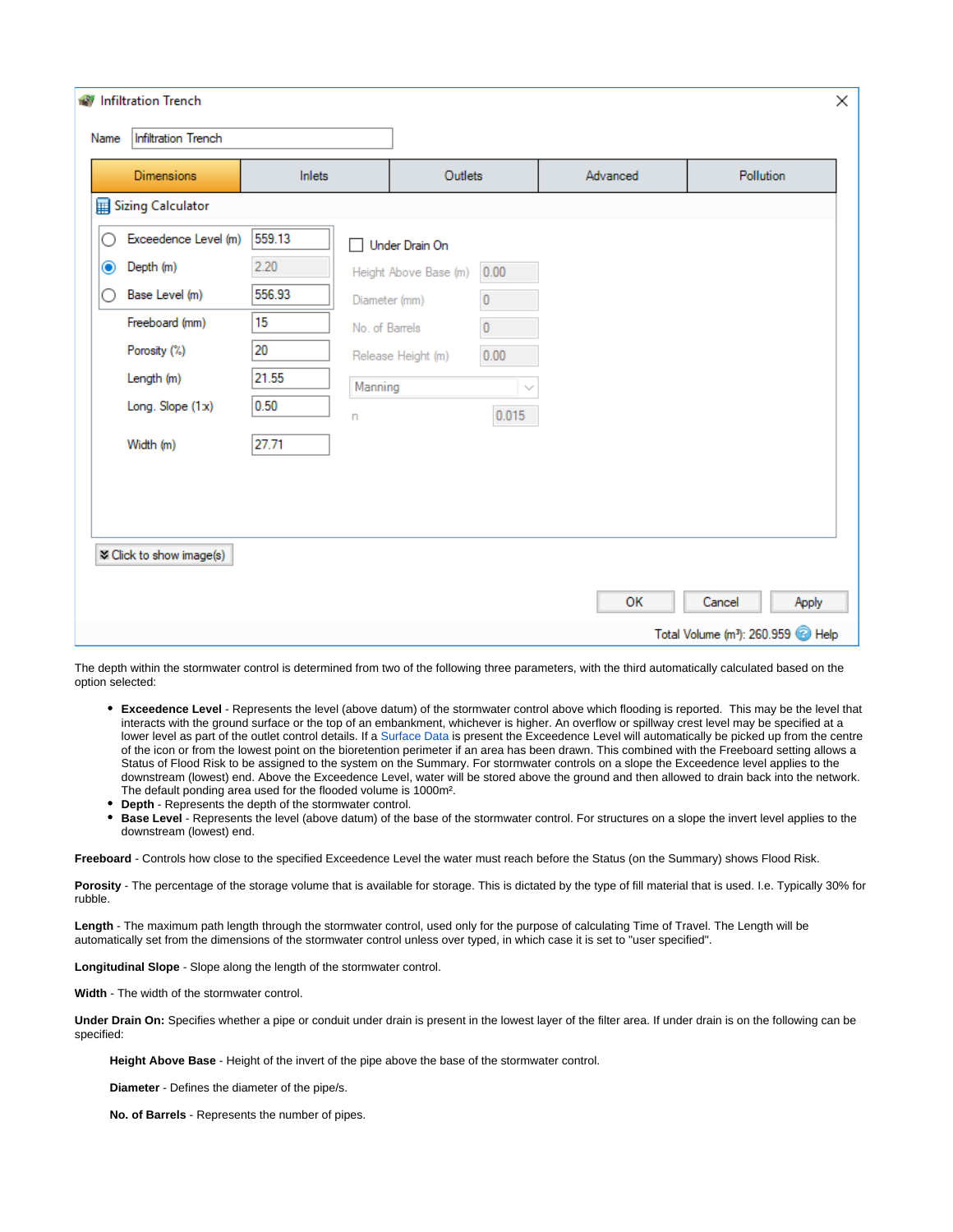**Friction Scheme** - Specifies the formula used to calculate velocity and time of travel. Select from: Manning's, and Colebrook-White. The variable below the combo box depends on the option selected.

**n** - Manning's n roughness value. Used by the [Manning Formula](https://help.innovyze.com/display/infodrainage2021v1/Manning+Formula) equation to calculate the velocity and therefore time of travel when using the Manning's option.

**Roughness** - Colebrook-White roughness value. Used by the [Colebrook-White Formula](https://help.innovyze.com/display/infodrainage2021v1/Colebrook-White+Formula) equation to calculate the velocity and therefore time of travel when using the Colebrook-White option.

**Release Height** - Height above the invert of the under drain pipe at which the water is released (marked in red on the diagram below). This is commonly used to create a saturated zone.



#### **Sizing Calculator**



The Sizing Calculator option allows the user to re-size the Infiltration Trench by specifying a volume and a parameter to modify to achieve that volume. The Sizing Calculator is discussed in more detail in the [Stormwater Control Sizing Calculator](https://help.innovyze.com/display/infodrainage2021v1/Stormwater+Control+Sizing+Calculator) section.

### Inlets

Explore the [Inlets](https://help.innovyze.com/display/infodrainage2021v1/Inlets) page for more details on the different types of Inlets that can be specified.

# **Outlets**

Explore the [Outlets](https://help.innovyze.com/display/infodrainage2021v1/Outlets) page for more details on the different types of Outlets that can be specified.

# Advanced

The Advanced tab has the following fields: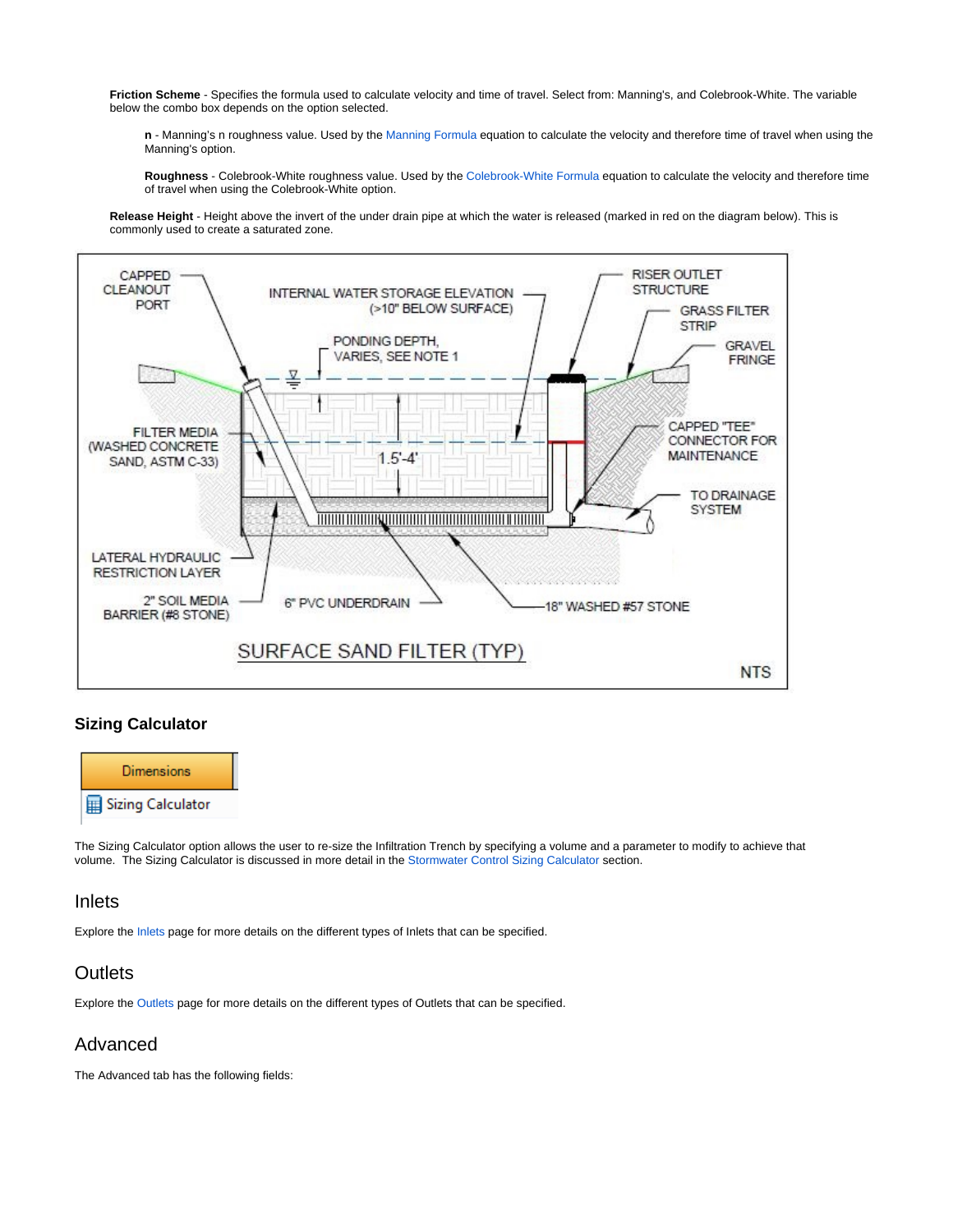| <b>M</b> Infiltration Trench |                                    |                                                                |                                                        |                            |                                                           |                 |  |  |
|------------------------------|------------------------------------|----------------------------------------------------------------|--------------------------------------------------------|----------------------------|-----------------------------------------------------------|-----------------|--|--|
|                              | <b>Infiltration Trench</b><br>Name |                                                                |                                                        |                            |                                                           |                 |  |  |
|                              |                                    | <b>Dimensions</b>                                              | Inlets                                                 | Outlets                    | Advanced                                                  | Pollution       |  |  |
|                              |                                    | Base Infiltration Rate (m/hr)<br>Side Infiltration Rate (m/hr) | 1.2<br>$0.0\,$                                         | 0.0<br>Conductivity (m/hr) |                                                           |                 |  |  |
|                              |                                    | Safety Factor                                                  | 1.0                                                    |                            |                                                           |                 |  |  |
|                              |                                    |                                                                |                                                        |                            |                                                           |                 |  |  |
|                              |                                    |                                                                |                                                        |                            |                                                           |                 |  |  |
|                              |                                    |                                                                |                                                        |                            |                                                           |                 |  |  |
|                              |                                    |                                                                |                                                        |                            |                                                           |                 |  |  |
|                              |                                    |                                                                |                                                        |                            |                                                           |                 |  |  |
|                              |                                    | ₹ Click to show image(s)                                       |                                                        |                            |                                                           |                 |  |  |
|                              |                                    |                                                                |                                                        |                            | OK                                                        | Cancel<br>Apply |  |  |
|                              |                                    |                                                                | $0.0 \leq$ Base Infiltration Rate (m/hr) $\leq$ 1000.0 |                            | Total Volume (m <sup>3</sup> ): 260.959 <sup>2</sup> Help |                 |  |  |

**Base Infiltration Rate** - Defines the rate of infiltration through the base of the filter area. This should be determined from a performance site test.

**Side Infiltration Rate** - Defines the rate of infiltration through the sides of the filter area. This should be determined from a performance site test.

**Safety Factor -** Reduces the infiltration rate during the analysis to account for silting up or poor maintenance. This is required for the UK.

This option may not be available for your region. For more information, refer to the [Regionalisation](https://help.innovyze.com/display/infodrainage2021v1/Regionalisation) topic.

**Conductivity** - The conductivity rate is used for the calculation of both the horizontal and vertical transfer of the water in the sub-surface layers. Please refer to [Guidance on Conductivity Rates](https://help.innovyze.com/display/infodrainage2021v1/Guidance+on+Conductivity+Rates) for guidance on how to set these values depending on the type of material.

# Pollution

Δ

The Pollution tab has the following fields: